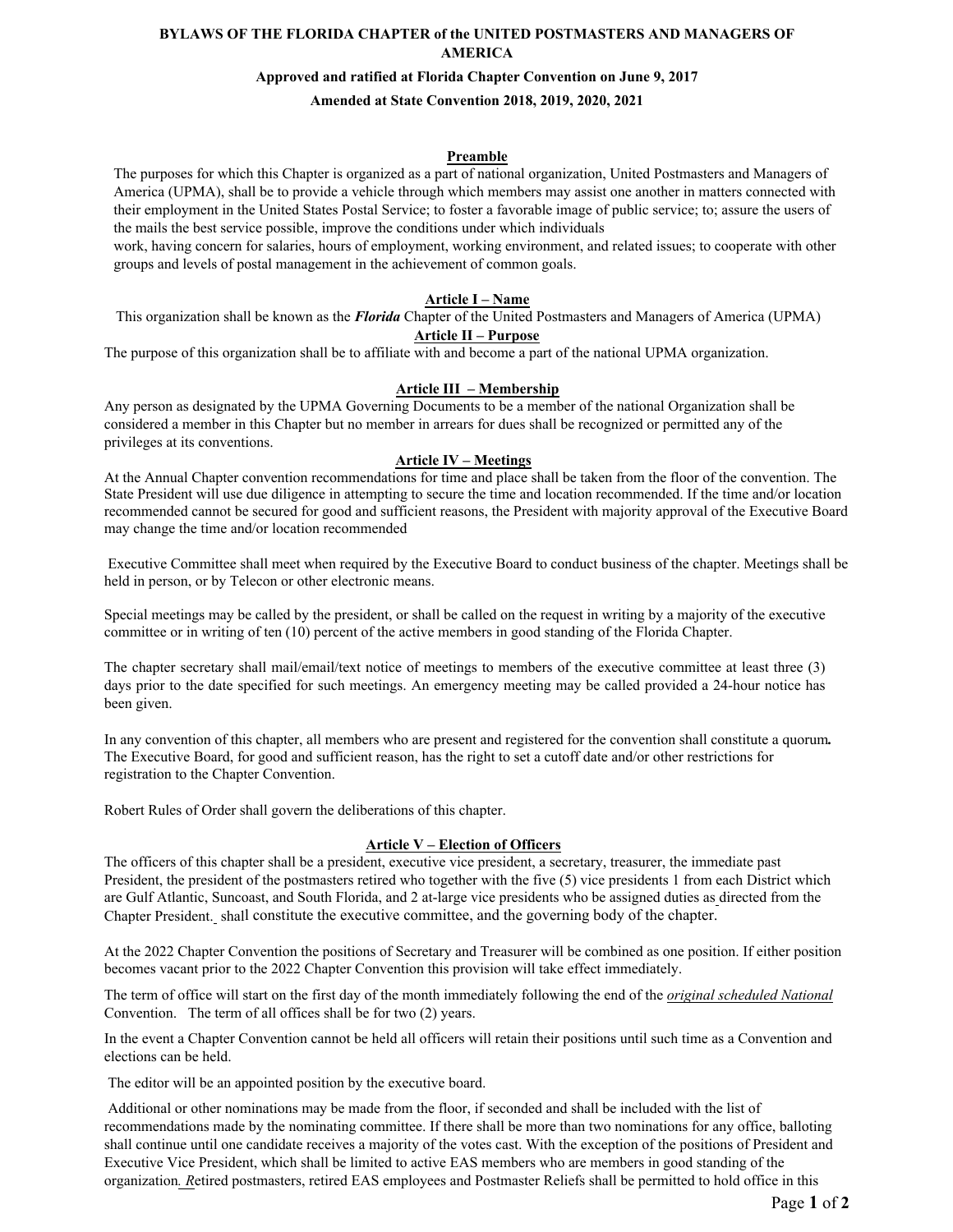## **BYLAWS OF THE FLORIDA CHAPTER of the UNITED POSTMASTERS AND MANAGERS OF AMERICA**

#### **Approved and ratified at Florida Chapter Convention on June 9, 2017**

# **Amended at State Convention 2018, 2019, 2020, 2021**

chapter provided they are present at the meeting where the vote will be taken and that no other active EAS member seeks the office. Any active member who is an officer of this chapter, who during their term shall resign or be removed for any cause whatsoever, from the position that qualified them for active membership, shall immediately become ineligible to hold office and their office shall be declared vacant.

Only active members in good standing who are registered and attending the Chapter Convention shall be eligible to vote

## **Article VI – President**

The president shall preside at all meetings of the chapter, shall call special meetings when requested to do so as provided in Article IV. They shall also preside at the meetings of the executive committee and appoint all committees for the proper handling of the business of this chapter and in general perform such duties as may pertain to the office.

## **Article VII – Executive Vice President**

The executive vice president shall serve in the absence or disability of the president and work with the president as needed. This position will be a separately elected position and must be an active member. Should the office of the president be vacated**,** the executive vice president will serve the remaining term. The remaining term of the vacant position of the executive vice president shall be filled by the executive committee.

In addition, the executive vice president shall serve as the Membership Chair for the chapter. It shall be their duty to promote membership for the organization, and insure that the chapter always has a strong membership.

#### **Article VIII – District Vice Presidents**

The District Vice Presidents areas, duties, and responsibilitieswill be determined by the Executive Committee. These duties may include but are not limited to the following:

- Chapter Members Representative
- EducationChair
- LegislativeChair
- PoliticalActionCommittee

Education Chair- It will be their duty to work with the President in aligning training that is deemed necessary and appropriate for the membership.

Legislative Chair- It will be their duty to handle legislative activity within the chapter.

Political Action Committee (PAC) Chair - It will be their duty to handle any PAC activities within the chapter.

The above Vice Presidents will have their duties assigned by the executive committee at the Executive Board organizational meeting.

In the event of a vacancy in the vice-presidential position, the vacancy shall be filled by the executive committee.

# **Article IX – Secretary**

The secretary shall keep all records, record the proceedings of all conventions and meetings of the executive committee, and shall perform all duties customary of the office. In the event of a vacancy in the position of secretary, the vacancy shall be filled by the executive committee*.*

## **Article X –** *Treasurer*

The treasurer shall keep all records of all deposits, withdraws, and have custody of the funds ofthe chapter and shall be responsible to keep an accurate and complete account of the receipts, vouchers and membership. In the event of a vacancy in the positionof treasurer, the vacancy shall be filled by the executive committee.

The treasurer shall be required to be bonded in the amount deemed sufficient by the executive committee, said bond to be executed by a surety company approved by the executive committee and the premium on such bond shall be paid by the chapter.

## **Article** *XI***– Editor**

An editor shall be appointed by the executive committee. At which time they become a member of the Executive Committee. It shall be the editor's duty to publish the official newspaperof the Florida Chapter of UPMA.